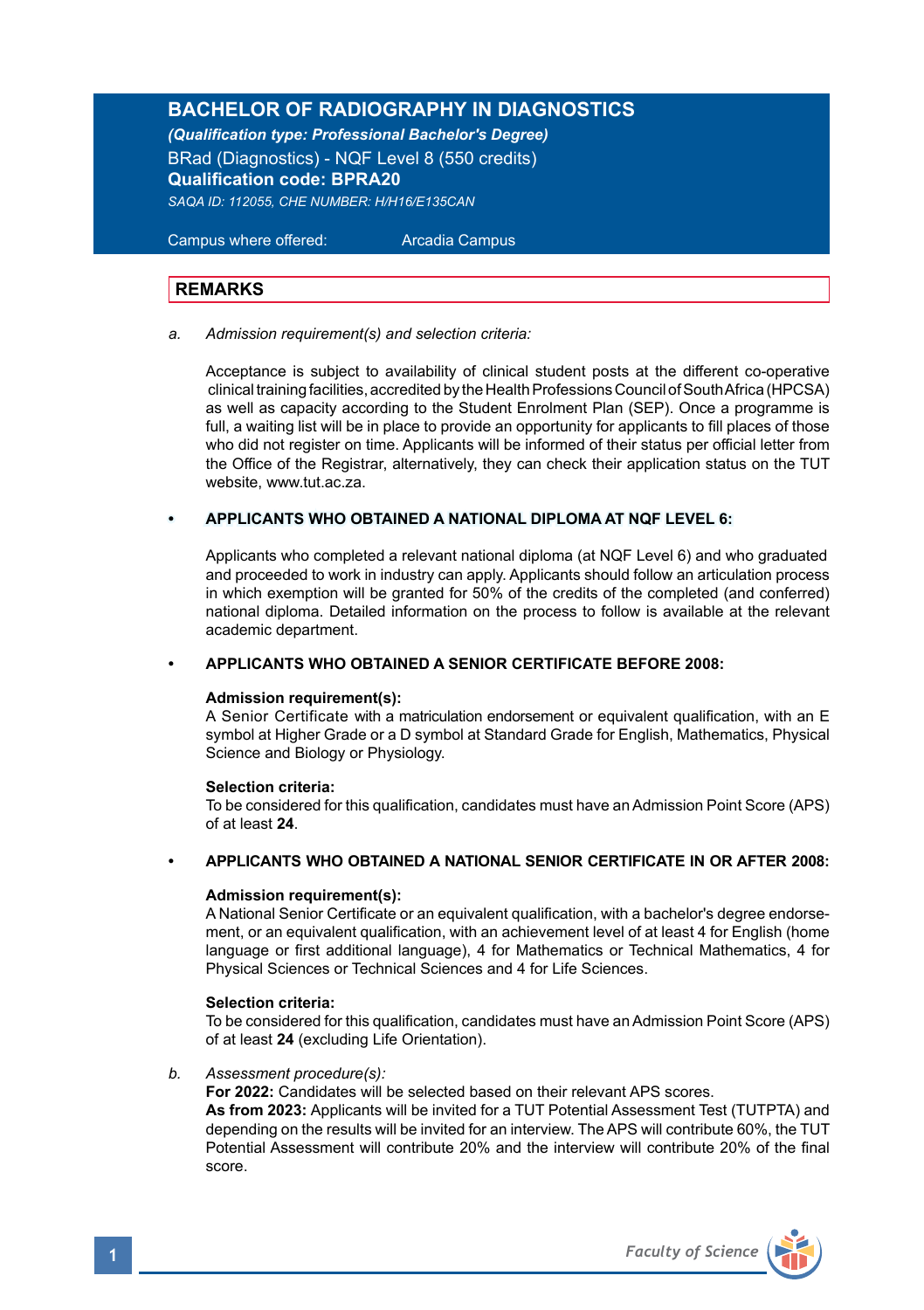- *c. Recognition of Prior Learning (RPL), equivalence and status:* See Chapter 30 of Students' Rules and Regulations.
- d*. Intake for the qualification:*  January only.
- *e. Presentation:*  Day classes.
- *f. Minimum duration:* Four years.
- *g. Exclusion and readmission:* See Chapter 2 of Students' Rules and Regulations.
- *h. Other requirements:*

Immunisation against Hepatitis B is compulsory. A valid first-aid certificate is required. The University will arrange a first-aid programme. International students will be assessed by the Department to determine enrolment for this qualification.

*i. Special qualification rules:*

Special qualification rules apply, and students who register for this qualification will receive the rules with their letter of acceptance. It is the students' own responsibility to familiarise themselves with those rules.

- *j. Professional registration:* Compulsory once-off registration with the Health Professions Council of South Africa (HPCSA) as a student radiographer.
- *k. Practicals:*

100% attendance is compulsory for all practical classes. Students must pass the practical component of a subject to obtain admission to sit for the examination.

- *l. Personal protective equipment:* Specific safety wear is compulsory in the practical laboratories.
- *m. Community service:*

As stipulated by the National Department of Health, students must render compulsory community service (twelve months) on completion of the basic learning programme (four years).

*n. Compulsory Workplace-based learning:* Compulsory Workplace-based learning will take place from year two to year four at HPCSAaccredited clinical training facilities.

| <b>FIRST YEAR</b>                        |              |               |                               |  |  |  |
|------------------------------------------|--------------|---------------|-------------------------------|--|--|--|
| <b>MODULE</b>                            | <b>NQF-L</b> | <b>CREDIT</b> | <b>PREREQUISITE MODULE(S)</b> |  |  |  |
| Communication for Academic<br>Purposes   | (5)          | (10)          |                               |  |  |  |
| <b>Computer Literacy</b>                 | (5)          | (10)          |                               |  |  |  |
| Clinical Radiographic Practice I         | (5)          | (12)          |                               |  |  |  |
| Foundation Life Skills (block<br>module) | (5)          | (2)           |                               |  |  |  |
| Human Anatomy I                          | (5)          | (18)          |                               |  |  |  |
| Human Physiology I                       | (5)          | (18)          |                               |  |  |  |
| Mathematics and Statistics I             | (5)          | (12)          |                               |  |  |  |
| Radiographic Imaging I                   | (5)          | (12)          |                               |  |  |  |
| Radiographic Practice I                  | (5)          | (12)          |                               |  |  |  |
|                                          |              |               |                               |  |  |  |

## **CURRICULUM**

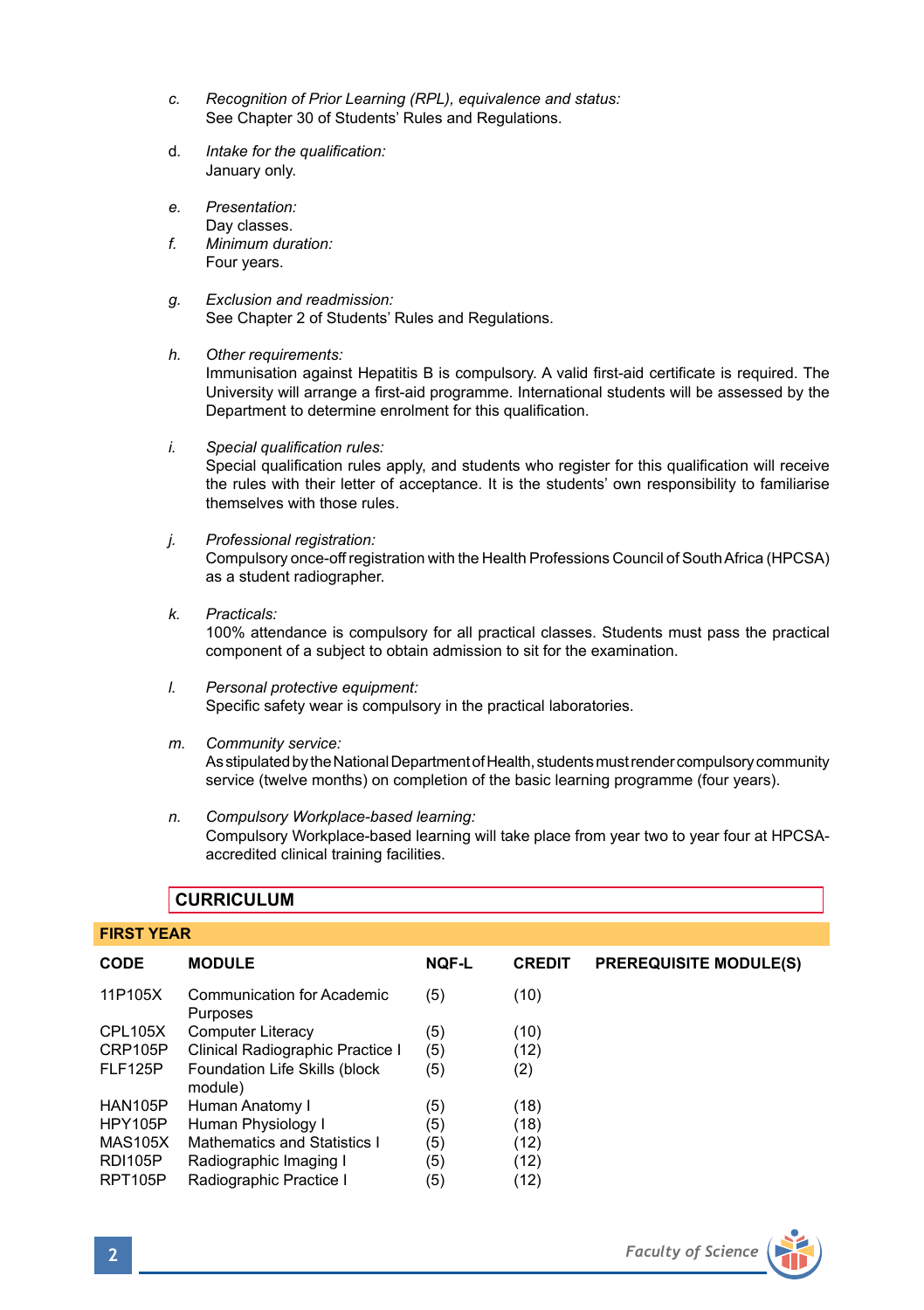## **FIRST SEMESTER**

| PHS115P                                  | CHS115P Chemistry for Health Sciences I<br>Physics for Health Sciences I | (5)<br>(5) | (12)<br>(12) |  |  |
|------------------------------------------|--------------------------------------------------------------------------|------------|--------------|--|--|
| <b>SECOND SEMESTER</b>                   |                                                                          |            |              |  |  |
|                                          | RPH115P Research Principles I                                            | (5)        | (6)          |  |  |
| TOTAL CREDITS FOR THE FIRST YEAR:<br>136 |                                                                          |            |              |  |  |

| <b>SECOND YEAR</b>    |                                                                          |              |               |                                                                                                                                                           |  |  |
|-----------------------|--------------------------------------------------------------------------|--------------|---------------|-----------------------------------------------------------------------------------------------------------------------------------------------------------|--|--|
| <b>CODE</b>           | <b>MODULE</b>                                                            | <b>NOF-L</b> | <b>CREDIT</b> | <b>PREREQUISITE MODULE(S)</b>                                                                                                                             |  |  |
| CRP206P               | Clinical Radiographic Practice II                                        | (6)          | (24)          | Chemistry for Health Sciences I<br>Clinical Radiographic Practice I<br>Physics for Health Sciences I<br>Radiographic Imaging I<br>Radiographic Practice I |  |  |
| <b>HAN206P</b>        | Human Anatomy II                                                         | (6)          | (18)          | Human Anatomy I                                                                                                                                           |  |  |
| <b>HPY206P</b>        | Human Physiology II                                                      | (6)          | (18)          | Human Physiology I                                                                                                                                        |  |  |
| RDI206P               | Radiographic Imaging II                                                  | (6)          | (18)          | Physics for Health Sciences I                                                                                                                             |  |  |
|                       |                                                                          |              |               | Radiographic Imaging I                                                                                                                                    |  |  |
| RDQ206P               | Radiation Physics, Protection,<br>and Diagnostic Imaging<br>Equipment II | (6)          | (24)          | Physics for Health Sciences I<br>Radiographic Imaging I                                                                                                   |  |  |
| RPT206P               | Radiographic Practice II                                                 | (6)          | (24)          | Chemistry for Health Sciences I<br>Clinical Radiographic Practice I<br>Radiographic Imaging I                                                             |  |  |
| RPY206P               | Radiographic Pathology II                                                | (6)          | (18)          | Radiographic Practice I<br>Human Anatomy I<br>Human Physiology I                                                                                          |  |  |
| <b>FIRST SEMESTER</b> |                                                                          |              |               |                                                                                                                                                           |  |  |
| RPH <sub>216</sub> P  | Research Principles II                                                   | (6)          | (6)           | Research Principles I                                                                                                                                     |  |  |
|                       | TOTAL CREDITS FOR THE SECOND YEAR:                                       |              | 150           |                                                                                                                                                           |  |  |
| <b>THIRD YEAR</b>     |                                                                          |              |               |                                                                                                                                                           |  |  |
| <b>CODE</b>           | <b>MODULE</b>                                                            | <b>NOF-L</b> | <b>CREDIT</b> | <b>PREREQUISITE MODULE(S)</b>                                                                                                                             |  |  |
| CRP307P               | Clinical Radiographic Practice III                                       | (7)          | (24)          | Clinical Radiographic Practice II                                                                                                                         |  |  |

| CRP307P        | Clinical Radiographic Practice III             | (7) | (24) | Clinical Radiographic Practice II<br>Human Anatomy II<br>Human Physiology II<br>Radiation Physics, Protection,<br>and Diagnostic Imaging<br>Equipment II<br>Radiographic Imaging II<br>Radiographic Pathology II<br>Radiographic Practice II |
|----------------|------------------------------------------------|-----|------|----------------------------------------------------------------------------------------------------------------------------------------------------------------------------------------------------------------------------------------------|
| HAM307P        | Health Care Administration and<br>Management I | (7) | (12) |                                                                                                                                                                                                                                              |
| <b>RDI307P</b> | Radiographic Imaging III                       | (7) | (24) | Radiographic Imaging II<br>Radiation Physics, Protection,<br>and Diagnostic Imaging<br>Equipment II                                                                                                                                          |
| RPH307P        | Research Principles III                        | (7) | (6)  | Research Principles II                                                                                                                                                                                                                       |

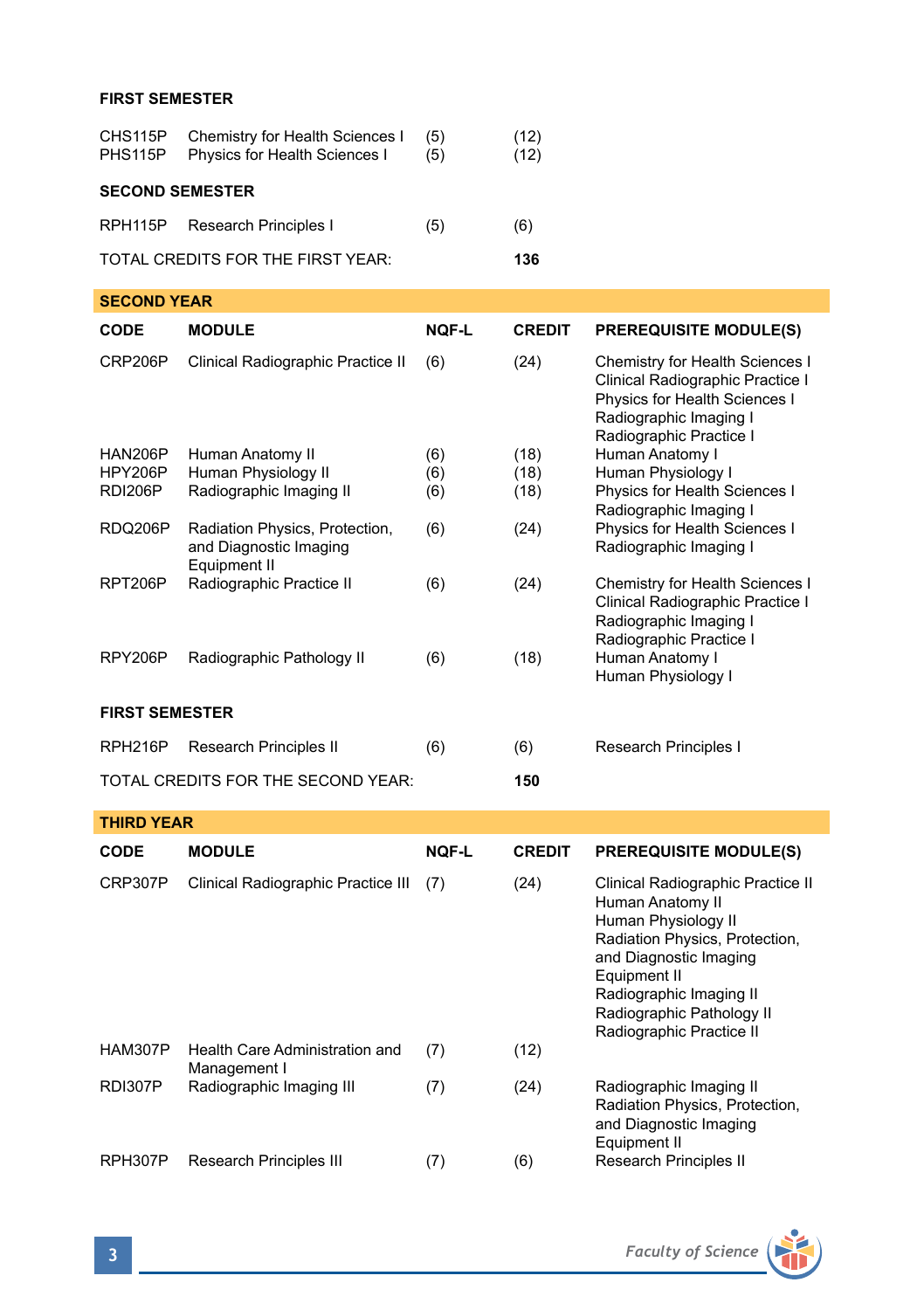| RPT307P                            | Radiographic Practice III                                        | (7)          | (24)          | Clinical Radiographic Practice II<br>Human Anatomy II<br>Human Physiology II<br>Radiographic Imaging II<br>Radiographic Pathology II                                                                                               |  |  |
|------------------------------------|------------------------------------------------------------------|--------------|---------------|------------------------------------------------------------------------------------------------------------------------------------------------------------------------------------------------------------------------------------|--|--|
| RPY307P                            | Radiographic Pathology III                                       | (7)          | (12)          | Radiographic Practice II<br>Clinical Radiographic Practice II<br>Human Anatomy II<br>Human Physiology II<br>Radiographic Pathology II<br>Radiographic Imaging II                                                                   |  |  |
| SAP307P                            | Sectional Anatomy and Pattern<br>Recognition III                 | (7)          | (12)          | Radiographic Practice II<br>Clinical Radiographic Practice II<br>Human Anatomy II<br>Human Physiology II<br>Radiographic Imaging II<br>Radiographic Pathology II<br>Radiographic Practice II                                       |  |  |
| SRI307P                            | Specialised Radiographic Imaging (7)<br><b>Equipment III</b>     |              | (18)          | Radiation Physics, Protection,<br>and Diagnostic Imaging<br>Equipment II                                                                                                                                                           |  |  |
|                                    | TOTAL CREDITS FOR THE THIRD YEAR:                                |              | 132           |                                                                                                                                                                                                                                    |  |  |
| <b>FOURTH YEAR</b>                 |                                                                  |              |               |                                                                                                                                                                                                                                    |  |  |
| CODE                               | <b>MODULE</b>                                                    | <b>NOF-L</b> | <b>CREDIT</b> | <b>PREREQUISITE MODULE(S)</b>                                                                                                                                                                                                      |  |  |
| CRP408P                            | Clinical Radiographic Practice IV                                | (8)          | (12)          | Clinical Radiographic Practice III<br>Radiographic Imaging III<br>Radiographic Pathology III<br>Radiographic Practice III<br>Sectional Anatomy and Pattern<br>Recognition III<br>Specialised Radiographic Imaging<br>Equipment III |  |  |
| RDI408P<br>RPH408P                 | Radiographic Imaging IV<br>Research Principles IV and<br>Project | (8)<br>(8)   | (12)<br>(30)  | Radiographic Imaging III<br>Research Principles III                                                                                                                                                                                |  |  |
| RPT408P                            | Radiographic Practice IV                                         | (8)          | (24)          | Clinical Radiographic Practice III<br>Radiographic Practice III                                                                                                                                                                    |  |  |
| SAP408P                            | Sectional Anatomy and Pattern<br>Recognition IV                  | (8)          | (12)          | Radiographic Pathology III<br>Sectional Anatomy and Pattern<br>Recognition III                                                                                                                                                     |  |  |
| plus one of the following modules: |                                                                  |              |               |                                                                                                                                                                                                                                    |  |  |
| CRM408P                            | Clinical Radiographic Education                                  | (8)          | (18)          | Clinical Radiographic Practice III                                                                                                                                                                                                 |  |  |
| <b>MRI408P</b>                     | and Mentoring<br>Magnetic Resonance Imaging<br>(MRI)             | (8)          | (18)          | Radiographic Practice III<br>Radiographic Pathology III<br>Sectional Anatomy and Pattern<br>Recognition III<br>Specialised Radiographic Imaging<br>Equipment III                                                                   |  |  |
| plus two of the following modules: |                                                                  |              |               |                                                                                                                                                                                                                                    |  |  |
|                                    |                                                                  |              |               |                                                                                                                                                                                                                                    |  |  |

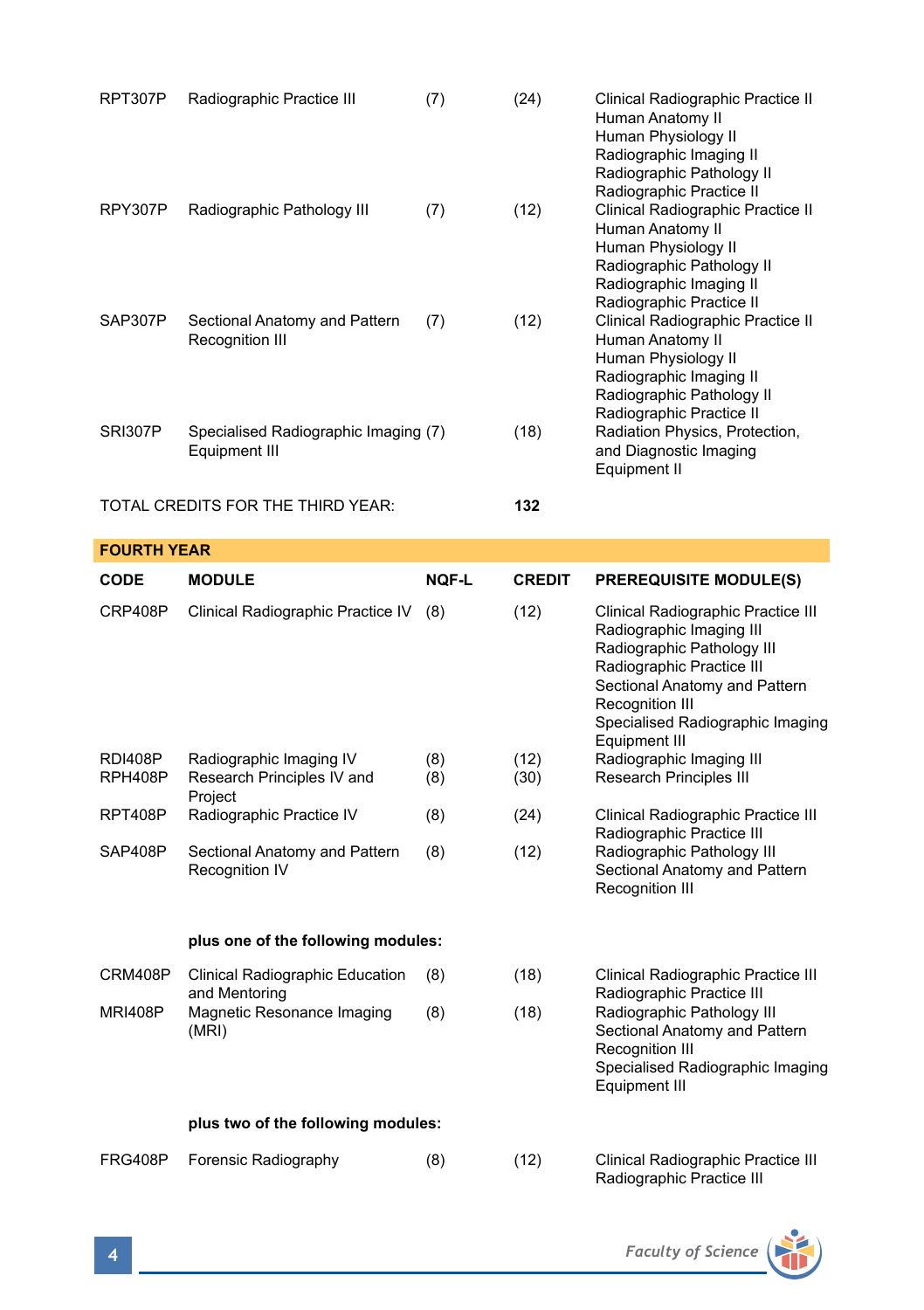| HAM408P | Health Care Administration and<br>Management II | (8) | (12) | Health Care Administration and<br>Management I                                                                                      |
|---------|-------------------------------------------------|-----|------|-------------------------------------------------------------------------------------------------------------------------------------|
| MGY408P | Mammography                                     | (8) | (12) | Radiographic Pathology III<br>Sectional Anatomy and Pattern<br>Recognition III<br>Specialised Radiographic Imaging<br>Equipment III |
|         | TOTAL CREDITS FOR THE FOURTH YEAR:              |     | 132  |                                                                                                                                     |
|         | TOTAL CREDITS FOR THE QUALIFICATION:            |     | 550  |                                                                                                                                     |
|         |                                                 |     |      |                                                                                                                                     |

# **MODULE INFORMATION (OVERVIEW OF SYLLABUS)**

The syllabus content is subject to change to accommodate industry changes. Please note that a more detailed syllabus is available at the Department or in the study guide that is applicable to a particular module. At time of publication, the syllabus content was defined as follows:

**C**

## **CHEMISTRY FOR HEALTH SCIENCES I (CHS115P) 1 X 3-HOUR PAPER** *(Module custodian: Department of Chemistry)*

This module prepares the student to understand and use fundamental concepts in chemistry. The student will be able to apply his/her knowledge of atomic theory, nomenclature, stoichiometry, chemical equilibrium, organic chemistry and gases and liquids to basic chemistry related problems. Upon completion, the student will be able to discuss fundamental concepts in chemistry and do related calculations. (Total notional time: 120 hours)

## **CLINICAL RADIOGRAPHIC EDUCATION AND CONTINUOUS ASSESSMENT MENTORING (CRM408P)**

## *(Module custodian: Department of Biomedical Sciences)*

This module prepares the student to acquire forefront knowledge of all aspects relating to clinical teaching, learning and mentoring for the purpose to attain practical and professional competence of radiography students in the workplace. The student will be able to apply his/her knowledge of Work Integrated Learning, Strategies of teaching and learning, Clinical assessment practices, Reflection-in and -on learning experiences, as well as the successful mentoring and coaching of students during the clinical training phase. Furthermore, through the integration of the theoretical and practical component of this module, the student will acquire knowledge, skills, and values in clinical practice to manage him/herself on an elevated professional level, as well as the awareness to take responsibility for the learning of others in a professional career environment, contributing to high quality clinical radiography education. (Total notional time: 180 hours)

#### **CLINICAL RADIOGRAPHIC PRACTICE I (CRP105P) CONTINUOUS ASSESSMENT** *(Module custodian: Department of Biomedical Sciences)*

This module prepares the student to integrate basic radiographic knowledge to ultimately become professional, competent radiographers who are able to work in a multi-disciplinary health environment. The student will be able to apply his/her knowledge of Clinical Radiographic Practice within simulated environments. This module is an integrated theory and WIL module with the emphases mainly on Workplace-based learning. (Total notional time: 120 hours)

# **CLINICAL RADIOGRAPHIC PRACTICE II (CRP206P) CONTINUOUS ASSESSMENT**

## *(Module custodian: Department of Biomedical Sciences)*

This module prepares the student to integrate basic and specialised radiographic knowledge to ultimately become professional, competent radiographers who are able to work in a multi-disciplinary health environment. The student will be able to apply his/her knowledge of Clinical Radiographic Practice within simulated and clinical environments. The student will furthermore be able to apply his/her knowledge of the field of medical law, bioethics and human rights, as well as the integrated field of psychodynamics, to clinical professional practice in a healthcare context. This module displays an integration of clinical-orientated theoretical knowledge and Workplace-based learning. (Total notional time: 240 hours)

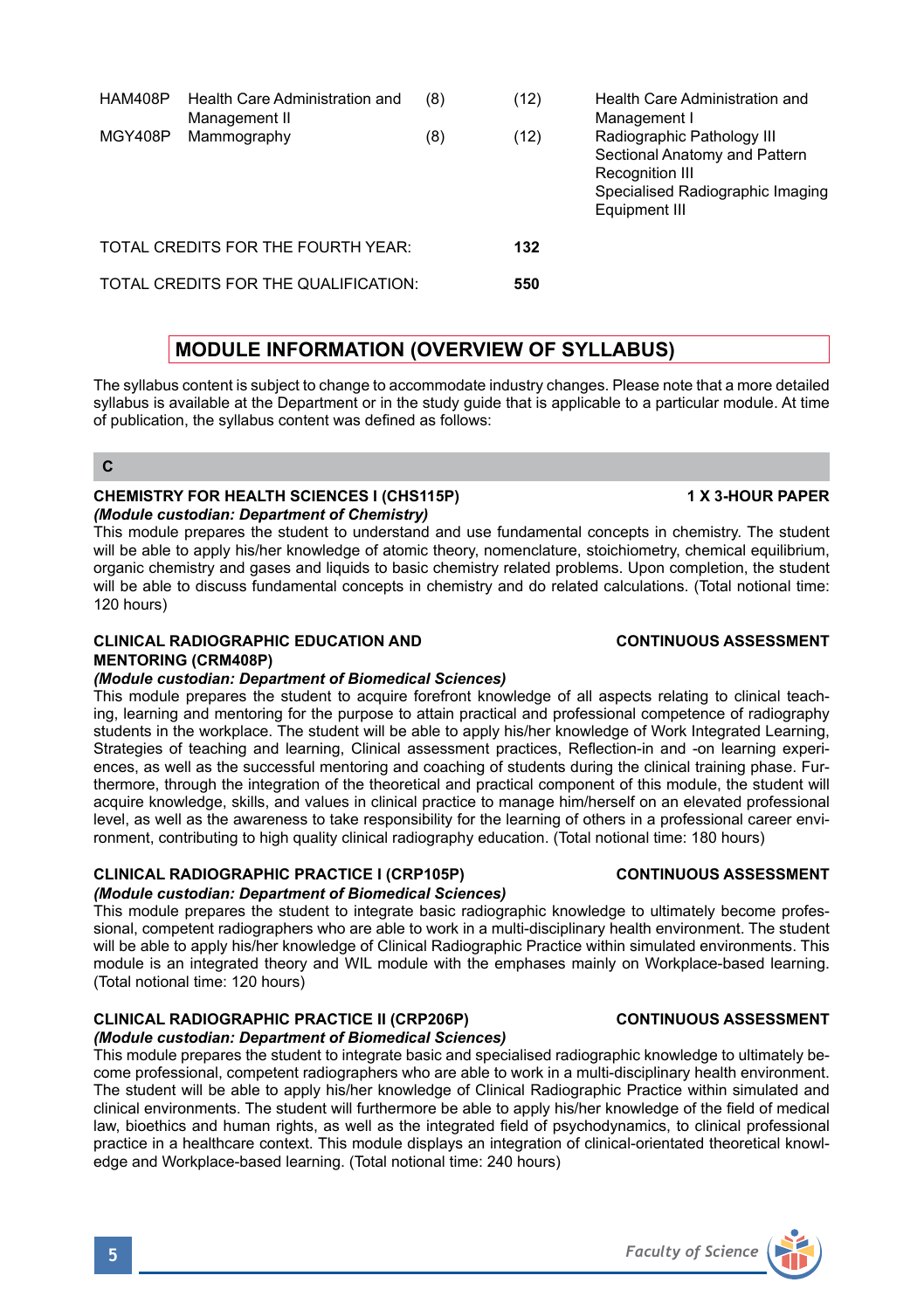## **CLINICAL RADIOGRAPHIC PRACTICE III (CRP307P) CONTINUOUS ASSESSMENT**

#### *(Module custodian: Department of Biomedical Sciences)*

This module prepares the student to integrate, demonstrate and apply specialised radiographic knowledge and skills to ultimately become professional, competent radiographers who are able to work in a multi-disciplinary health environment. The student will be able to apply his/her integrated and applied knowledge of Anatomy, Physiology, Advanced Pathology, Pattern Recognition, Imaging, basic research and computer literacy within clinical radiography environment. This module is a clinical orientated theory and WIL integrated module with the emphases mainly on Workplace-based learning. (Total notional time: 240 hours)

## **CLINICAL RADIOGRAPHIC PRACTICE IV (CRP408P) CONTINUOUS ASSESSMENT**

#### *(Module custodian: Department of Biomedical Sciences)*

This module prepares the student to apply, integrate, and demonstrate in depth forefront knowledge, skills and applicable attitudes to a range of advanced imaging modalities and associated advanced technology in the field of Diagnostic Radiography, to be able to authentically perform specified specialised diagnostic examinations and procedures required at this level and also required for the student to become a highly skilled qualified diagnostic radiographer who can work independently in a multi-disciplinary health environment. The student will furthermore be able to apply his/her knowledge of medical law, bioethics and human rights to clinical professional practice, as well as the psycho-dynamics of patient management in a healthcare context. All previously accumulated acquired knowledge, skills and attitudes are being integrated and applied to achieve this level of performance in the clinical practice. This module relates directly to Work-integrated Learning (WIL) with the emphases mainly on Workplace-based learning. (Total notional time: 120 hours)

#### **COMMUNICATION FOR ACADEMIC PURPOSES (11P105X) 1 X 3-HOUR PAPER** *(Module custodian: Office of the Executive Dean)*

A workable knowledge of English is an essential skill for any graduate who is required to conduct themselves successfully in a professional working environment. This module will equip students with the competencies required to compose a selection of written texts related to communicating both internally and externally within a professional environment. In addition, the module includes strategies that are essential for the effective communication in various situations, including small groups to avoid unproductive conflict, a multicultural context, etc. (Total notional time: 100 hours)

### **COMPUTER LITERACY (CPL105X) CONTINUOUS ASSESSMENT**

### *(Module custodian: End User Computing Unit)*

This module provides students with foundational knowledge in computing fundamentals, essential digital skills in key applications based on MS Office Suite and network basics (i.e. MS Outlook and Internet). Online exams are mapped with End-User Computing: SAQA 49077 (61591) Core Element as well as Internet and Computing Core Certification (IC3). (Total notional time: 100 hours)

## **F**

### **FOUNDATION LIFE SKILLS (FLF125P) CONTINUOUS ASSESSMENT**

*(Module custodian: Directorate of Student Development and Support)*

Personal, socio-emotional and academic skills development for students in higher education. This module includes 1. Intra- and interpersonal skills (e.g. emotional intelligence, relationships, and conflict management); 2. General study skills (e.g. time management, goal setting, learning styles); 3. Health and wellness (e.g. HIV/ AIDS, GBV issues, substance abuse); 4. Student life and adjustment (e.g. identity development, adjusting to a higher education environment); and 5. Financial management. (Total notional time: 20 hours)

### **FORENSIC RADIOGRAPHY (FRG408P) 1 X 3-HOUR PAPER**

### *(Module custodian: Directorate of Biomedical Sciences)*

The module in prepares the student to acquire, apply, integrate and demonstrate in-depth forefront knowledge, principles and clinical practice of forensic radiography. Ultimately, the student will become a diagnostic radiographer knowledgeable in the field of forensic radiography, who is able to work in a multi-disciplinary health environment. The student will be able to apply his/her integrated knowledge of the historical perspective of Forensics; applications of radiography in Forensics; Forensic application on individuals, as well as general Forensic protocols and procedures, within simulated and unfamiliar radiography environments. (Total notional time: 120 hours)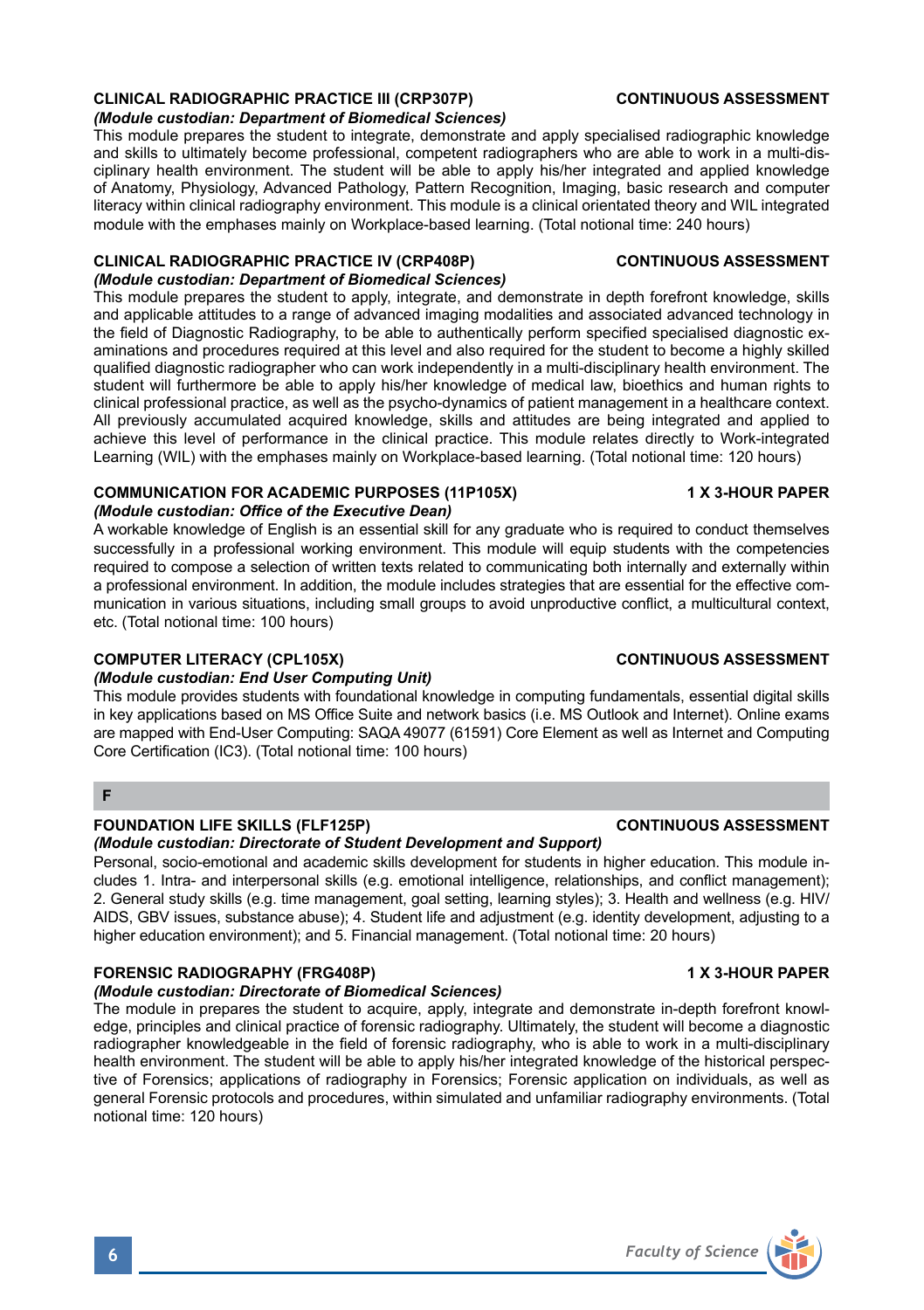#### **HEALTH CARE ADMINISTRATION AND MANAGEMENT I (HAM307P) CONTINUOUS ASSESSMENT** *(Module custodian: Department of Management and Entrepreneurship)*

In this module, the student will be able to demonstrate integrated knowledge and the application of strategic management processes, different management models, importance and utilization of human resources within a health care environment. (Total notional time: 120 hours)

### **HEALTH CARE ADMINISTRATION AND MANAGEMENT II (HAM408P) CONTINUOUS ASSESSMENT** *(Module custodian: Department of Management and Entrepreneurship)*

This module prepares the student with the theoretical underpinnings of the field of health care administration management and to provide guidance on governing and managing within a business. Furthermore, this module will assist in developing the skills necessary to make administrative and management decisions and to manage the myriad of managerial dilemmas that is faced by managers. (Total notional time: 120 hours)

## **HUMAN ANATOMY I (HAN105P) 1 X 3-HOUR PAPER**

## *(Module custodian: Department of Biomedical Sciences)*

This module prepares the student to enter the medical profession. The student will be able to understand and apply his/her knowledge of cellular components, tissue and organ systems to and overall perspective of a healthy human necessary in the medical community. Upon completion, the student will be able to understand important cellular concepts, identify all bones, muscles, nerves and have a sound basis of each organ system. Students will also have mastered the practical skills to be confident in all human body structures and location. (Total notional time: 180 hours)

## **HUMAN ANATOMY II (HAN206P) 1 X 3-HOUR PAPER**

### *(Module custodian: Department of Biomedical Sciences)*

This module builds on prior knowledge of human anatomy and physiology. Upon completion, the student will be able to apply his/her knowledge of cellular components, tissue and organ systems to and overall perspective of a healthy human necessary in the medical community. Upon completion, the student will be able to understand important cellular concepts, identify all bones, muscles, nerves and have a sound basis of each organ system which includes the embryological development of each system. Students will also have mastered the practical skills to be confident in identifying all human body structures and location. (Total notional time: 180 hours)

### **HUMAN PHYSIOLOGY I (HPY105P) 1 X 3-HOUR PAPER**

### *(Module custodian: Department of Biomedical Sciences)*

The student will be able to apply his/her knowledge of the organisation of the human body, principles of support and movement, control systems of the human body such as the skeletal-, cardiac-, endocrine-, and nervous system, maintenance of the human body, and continuity in theoretical and practical contexts contributing to the body of knowledge necessary in the medical community. Upon completion, the student will be able to identify, explain and apply concepts and processes related to physiology, their control and regulation such as homeostasis, nutrition, movement and reproduction and distinguish between mechanical, biochemical and physical functions in a living system and how each system integrates with other systems in the human body. Students will also have the practical skills to be confident in all human body functions and their roles. (Total notional time: 180 hours)

## **HUMAN PHYSIOLOGY II (HPY206P) 1 X 3-HOUR PAPER**

## *(Module custodian: Department of Biomedical Sciences)*

The student should demonstrate detailed knowledge of the human body's cellular and chemical organisation, the principles of support and movement, the control and maintenance of the human body through the various organ systems, pathophysiology of organ systems and continuity contributing to their understanding of the physiology of a healthy human body. Upon completion, the student will be able to identify, explain and apply concepts and principles of organisation of the human body, control-, maintenance-, and pathophysiology of organ systems, sensory organs and continuity to the extent that they are able to successfully undertake various discipline specific modules related to human physiology. Students will also have the practical skills to be confident in all human body functions and their roles and apply this knowledge in a clinical setting. (Total notional time: 180 hours)

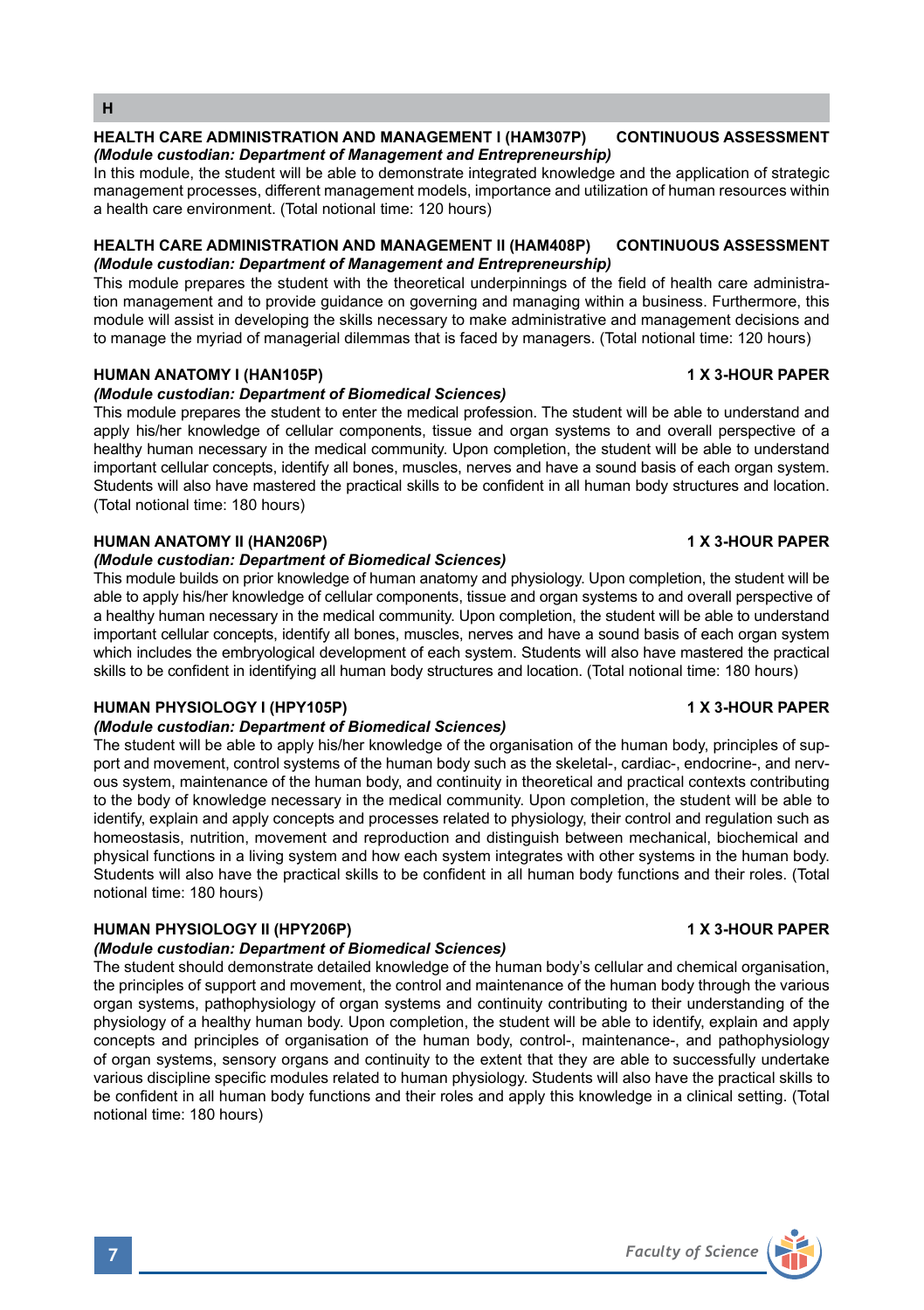### **M**

## **MAGNETIC RESONANCE IMAGING (MRI) (MRI408P) CONTINUOUS ASSESSMENT**

#### *(Module custodian: Department of Biomedical Sciences)*

This module prepares the student to acquire forefront knowledge and understanding of principles and instrumentation of magnetic resonance imaging, the Larmor frequency and the implications on image contrast, the role, effect, and safety of contrast media in MRI, as well as to master theories, methods and techniques relevant to high technology MR Imaging. (Total notional time: 180 hours)

### **MAMMOGRAPHY (MGY408P) 1 X 3-HOUR PAPER**

## *(Module custodian: Department of Biomedical Sciences)*

This module prepares the student to acquire, apply, integrate and demonstrate in-depth forefront knowledge, principles and clinical practice of mammography to ultimately be positioned to be credited, and after required specialised training, become a practicing Mammographer. This student will then be able to work in a multidisciplinary health environment. The student will be able to apply his/her integrated knowledge of Mammography, within simulated and unfamiliar radiography environments. (Total notional time: 120 hours)

## **MATHEMATICS AND STATISTICS I (MAS105X) 1 X 3-HOUR PAPER**

### *(Module custodian: Department of Mathematics and Statistics)*

Numerical computations, mensuration, equations, functions, descriptive statistics, linear regression and curve fitting. (Total notional time: 120 hours)

#### **P**

#### PHYSICS FOR HEALTH SCIENCES I (PHS115P) **1 X 3-HOUR PAPER** *(Module custodian: Department of Physics)*

This module is aimed at enhancing student knowledge in fundamental concepts in mechanics, mechanical properties of fluids, thermal properties of matter, general and geometrical properties of waves, static electricity and electric circuits and their applications thereof. (Total notional time: 120 hours)

## **R**

## **RADIATION PHYSICS, PROTECTION, AND DIAGNOSTIC IMAGING 1 X 3-HOUR PAPER EQUIPMENT II (RDQ206P)**

### *(Module custodian: Department of Physics)*

This module enables the student to apply his/her knowledge to recall and demonstrate an understanding of the major learning fields of general physics, radiation physics, electricity, basic physics of ultrasound, basic physics of MRI, physics of radiography and radiation safety and protection. (Total notional time: 240 hours)

## RADIOGRAPHIC IMAGING I (RDI105P) **1 X 3-HOUR PAPER**

## *(Module custodian: Department of Biomedical Sciences)*

This module prepares the student to acquire, apply and demonstrate radiographic knowledge to ultimately become professional, competent radiographer who is able to work in a multi-disciplinary health environment. The student will be able to apply his/her knowledge and understanding of the fundamental aspects of analogue image formation, cassettes, films and intensifying screens, as well as chemical processing. Furthermore, the student will gain knowledge and understanding of image quality and image critique, digital image formation modalities, as well as basic research and computer literacy, within a simulated radiography environment in the radiography skills centre. (Total notional time: 120 hours)

## **RADIOGRAPHIC IMAGING II (RDI206P) 1 X 3-HOUR PAPER**

### *(Module custodian: Department of Biomedical Sciences)*

This module prepares the student to apply, integrate, and demonstrate basic knowledge, skills and applicable attitudes to a range of advanced imaging modalities and associated advanced technology in the field of Diagnostic Radiography, to be able to understand the process of image formation at this level and also required for the student to become a skilled qualified diagnostic radiographer who can work independently in a multidisciplinary health environment. (Total notional time: 180 hours)

**8** *Faculty of Science*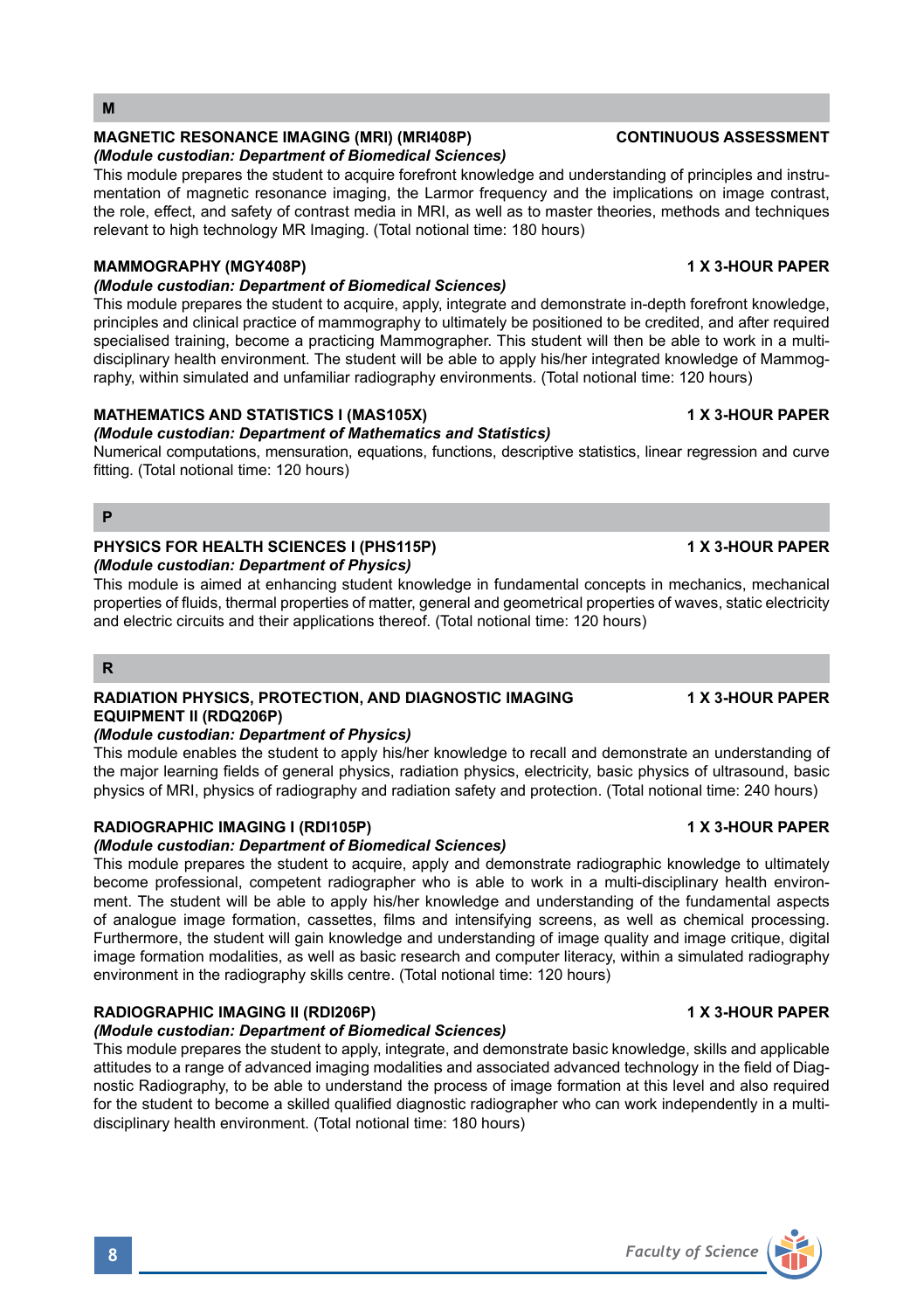# **RADIOGRAPHIC IMAGING III (RDI307P) 1 X 3-HOUR PAPER**

### *(Module custodian: Department of Biomedical Sciences)*

This module prepares the student to apply, integrate, and demonstrate in depth knowledge, skills and applicable attitudes to a range of advanced imaging modalities and associated advanced technology in the field of Diagnostic Radiography, to be able to independently work on the latest developments of technology such as Picture Archiving and Communication system (PACS) as well as Hospital Information Systems (HIS) and Radiology Information System (RIS). (Total notional time: 240 hours)

## **RADIOGRAPHIC IMAGING IV (RDI408P) 1 X 3-HOUR PAPER**

#### *(Module custodian: Department of Biomedical Sciences)*

This module prepares the student to apply, integrate, and demonstrate in depth forefront knowledge, skills and applicable attitudes to a range of advanced imaging modalities and associated advanced technology in the field of Diagnostic Radiography, to be able to operate specified specialised digital radiography equipment required at this level and also required for the student to become a highly skilled and qualified diagnostic radiographer who can work independently in a multi-disciplinary health environment. (Total notional time: 120 hours)

## **RADIOGRAPHIC PATHOLOGY II (RPY206P) 1 X 3-HOUR PAPER**

## *(Module custodian: Department of Biomedical Sciences)*

This module prepares the student to acquire detailed knowledge of general pathology, as well as a wide range of pathologies with associated radiographic patterns as found in the respiratory-, skeletal-, gastrointestinal- and urinary systems. Furthermore, the student will acquire detailed knowledge of the diagnostic value of specialised imaging modalities and the imaging modality of choice to demonstrate specific disease processes. This forms a knowledge base which intends to promote the student's understanding of diseases that patients suffer from. The student will be able to apply his/her knowledge of Radiographic Pathology in the field of Diagnostic Radiography. (Total notional time: 180 hours)

## **RADIOGRAPHIC PATHOLOGY III (RPY307P) 1 X 3-HOUR PAPER**

### *(Module custodian: Department of Biomedical Sciences)*

This module prepares the student to acquire integrated knowledge of a wide range of pathologies with associated radiographic patterns, as found in the Cardiovascular-, Nervous-,Endocrine-, Reproductive- and Hematopoietic Systems. Furthermore, the student will acquire integrated knowledge of specific internal devices. This forms a knowledge base which intends to promote the student's understanding of diseases found in abovementioned systems that patients suffer from. The student will be able to apply his/her knowledge of Radiographic Pathology in the field of Diagnostic Radiography. (Total notional time: 120 hours)

## **RADIOGRAPHIC PRACTICE I (RPT105P) 1 X 3-HOUR PAPER**

### *(Module custodian: Department of Biomedical Sciences)*

This module prepares the student to integrate basic radiographic knowledge to ultimately become professional, competent radiographers who are able to work in a multi-disciplinary health environment. The student will be able to apply his/her knowledge of the medication used; infection control aspects; radiographic terminology; principles of radiation protection; positioning of the axial skeleton, appendicular skeleton and respiratory system; the principles of mobile and intra-operative radiography within simulated environments. (Total notional time: 120 hours)

## RADIOGRAPHIC PRACTICE II (RPT206P) **1 X 3-HOUR PAPER**

#### *(Module custodian: Department of Biomedical Sciences)*

This module prepares the student to demonstrate detailed radiographic knowledge of radiation effects and protection; specialised radiographic technique of the axial skeleton, appendicular skeleton and body systems; fluoroscopic principles; contrast medium administration and the emergency procedure; contrast medium examinations; mobile and intraoperative examinations; obstetrics and gynaecological imaging and soft tissue radiography and in so doing ultimately become professional, competent radiographers who are able to work in a multi-disciplinary health environment. The student will be able to apply his/her knowledge of Radiographic Practice within simulated and familiar clinical environments. (Total notional time: 240 hours)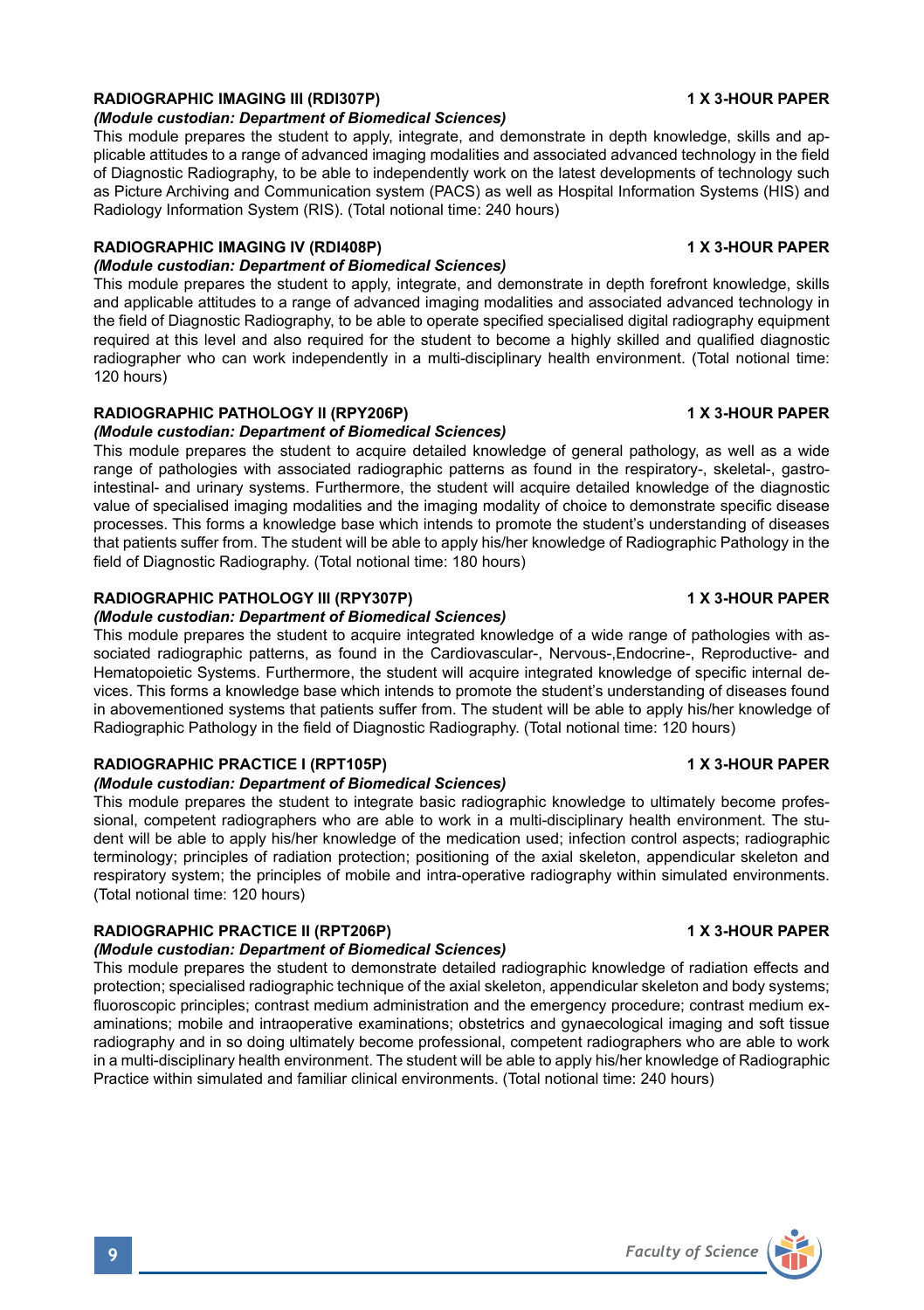## **RADIOGRAPHIC PRACTICE III (RPT307P) 1 X 3-HOUR PAPER**

#### *(Module custodian: Department of Biomedical Sciences)*

This module prepares the student to attain, apply and integrate specialised radiographic knowledge to ultimately become professional, competent radiographers who are able to work in a multi-disciplinary health environment. The student will be able to apply and integrate his/her knowledge of Anatomy, Physiology, Advanced Pathology, Pattern Recognition, basic research and computer literacy, as well as specific knowledge regarding specialised skull radiography, paediatrics. Computerized Tomography (CT) and specialised contrast media procedures such as Sialography, Dacrocystography, Sinography etc. In addition, integrated knowledge regarding other modalities will be obtained including Magnetic Resonance Imaging (MRI), Ultrasound, Nuclear Medicine and Radiation Oncology, as experienced in the clinical radiography environment. (Total notional time: 240 hours)

# RADIOGRAPHIC PRACTICE IV (RPT408P) **1 X 3-HOUR PAPER**

*(Module custodian: Department of Biomedical Sciences)*

This module prepares the student to acquire, apply, integrate, and demonstrate in depth forefront knowledge of a range of advanced imaging modalities, including Computerized Tomography, Angiography and Interventional Procedures and Ultrasound, as well as associated advanced technology in the field of Diagnostic Radiography, which are required at this level and also required for the student to become a highly skilled qualified diagnostic radiographer who can work independently. (Total notional time: 240 hours)

### **RESEARCH PRINCIPLES I (RPH115P) CONTINUOUS ASSESSMENT**

#### *(Module custodian: Department of Biomedical Sciences)*

This module prepares the student to acquire an informed understanding of the basic principles of research and academic writing to include definitions, characteristics, as well as the concepts of scholarly writing, scholarly literature, the methodologies and designs. The student will be able to demonstrate the ability to select and apply the correct academic writing principles, citation methods, and procedures in order to avoid any form of plagiarism. Through this module, students will obtain the ability to integrate aspects of research principles and methodology in their field of study. Relevance of research is in line with national needs and biomedical ethical policies and procedures, and suitable resources need to be critically evaluated and used to facilitate the research project on postgraduate level. (Total notional time: 60 hours)

### **RESEARCH PRINCIPLES II (RPH216P) CONTINUOUS ASSESSMENT**

### *(Module custodian: Department of Biomedical Sciences)*

This module prepares the student to demonstrate detailed understanding and knowledge of the main areas of research principles and the ability to apply concepts, principles and theories related to the framework of a research proposal, the different research methodologies and designs, as well as data collection principles, analysis, reliability, validity, rigour, trustworthiness, budget and funding. Through this module, the student will demonstrate understanding of the research problem and objectives within the context of a particular research methodology, as well as the ability to evaluate, select and apply the optimal sampling procedures, data collection principles relevant to a research methodology and design. Knowledge and the ability to analyse, synthesise, and evaluate information from different sources of scholarly academic information, including definitions, criteria, purposes, questionnaire designs, data collection principles and methods for the application during the research process will be obtained in preparation to the next level of research principles and procedures to follow. (Total notional time: 60 hours)

### **RESEARCH PRINCIPLES III (RPH307P) CONTINUOUS ASSESSMENT**

## *(Module custodian: Department of Biomedical Sciences)*

This module prepares the student to demonstrate integrated knowledge of the central and crucial areas of research principles and methodologies including the ability to apply concepts, principles and theories necessary for the compilation of a research proposal in the context of an academic and/or health science related environment. Through this module, students will gain understanding of the roles and responsibilities pertaining to the research supervisor and the researcher. Students will learn to differentiate between research methods and their suitability and ability to resolve specific research enquiries, act ethically and professionally with dignity and integrity, as well as to manage the processing of gathered data through advanced bio-statistical methods. (Total notional time: 60 hours)